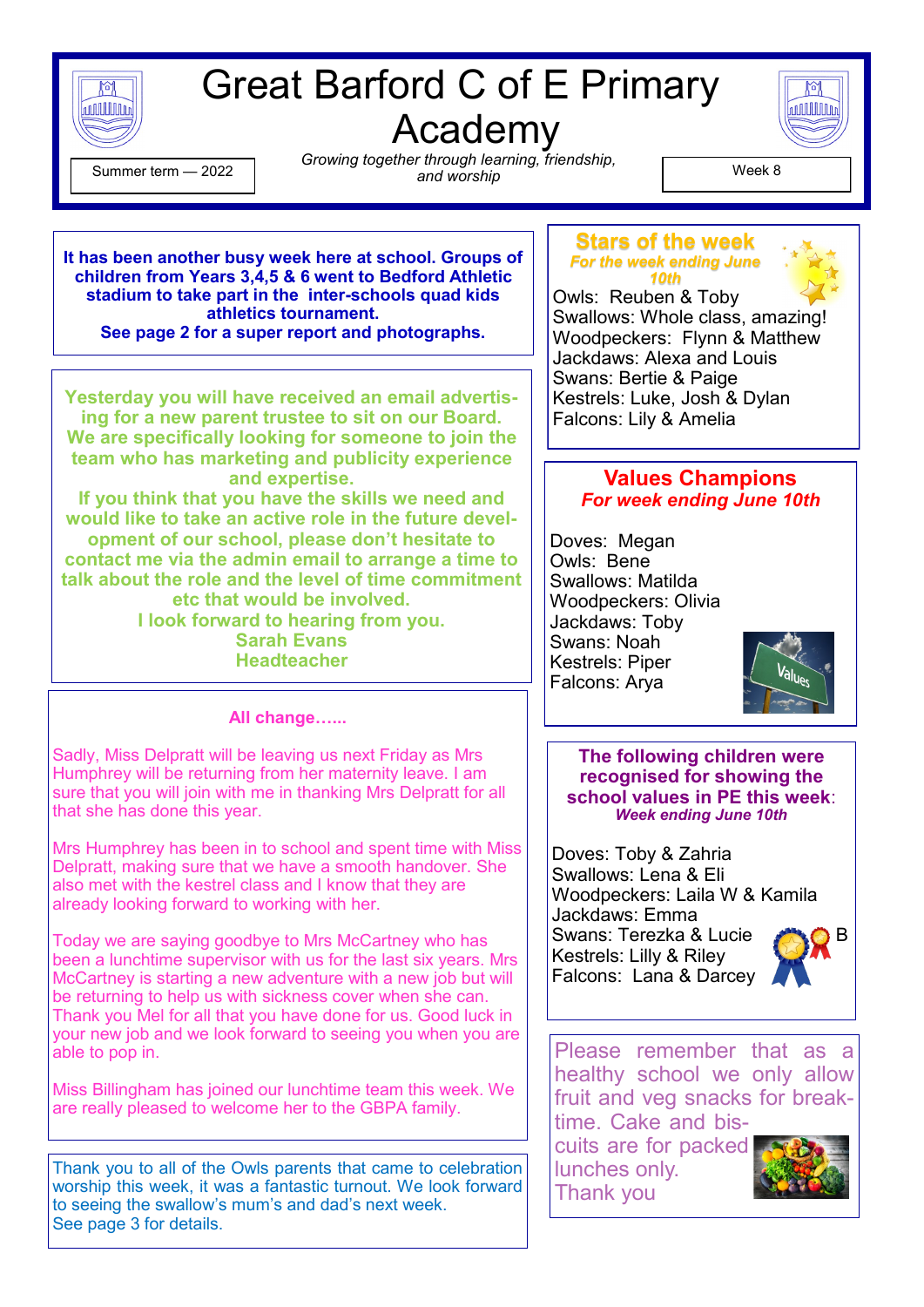### Quadkids Athletics at Bedford International Athletics Stadium

On Wednesday, a Year 3 and Year 4 team and a Year 5 and Year 6 team attended this festival, organised through the East Beds School Sports Partnership. Our Year 3 and Year 4 teams came an incredible 2<sup>nd</sup> and our Year 5 and Year 6 team came a super 4<sup>th</sup>. Stand out performances were from Elijah who came an outstanding 2<sup>nd</sup> boy and Cole who came 3<sup>rd</sup> boy overall in their events.



The children had to complete in four events: a sprint race, a distance race, a standing long jump and a vortex throw. They all performed brilliantly in very hot conditions, with many excellent individual performances and a great team effort. The determination and desire to be their best was amazing! Well done to our teams:

#### Y3 and Year 4

Ruby, Skylar, Zainab, Phoebe, Freddie, Elijah, Joe and Cole

#### Year 5 and Year 6

Lana, Arya, Lola, Lily, Dylan, Chase, Oliver H, Reece

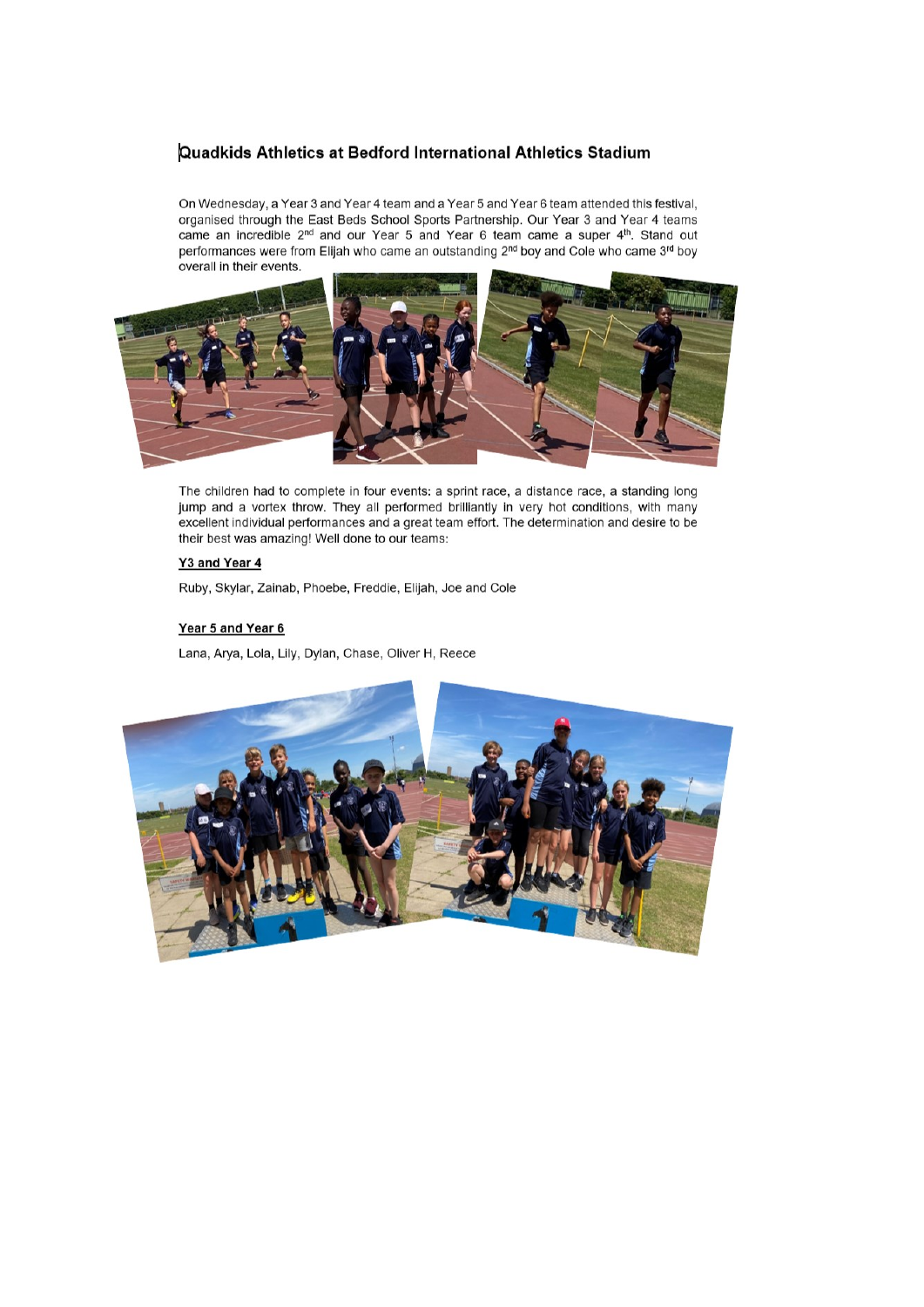# Let's celebrate!

Every Friday morning we meet together as a school for celebration worship. We join together and celebrate our successes both inside and outside of school. It is a wonderful event and we would like to give our parents and carers the opportunity to join in.

Unfortunately we can't fit everyone in at once so we have put together a timetable of dates for you to join us if you wish to.

**Friday 10th June - Doves Friday 17th June - Owls** Friday 24th June - Swallows Friday 1st July - Jackdaws and Woodpeckers Friday 8th July - Swans, Kestrels and **Falcons** 

Worship begins at 9.05 and usually lasts around 20 minutes.

Please come to the staff entrance at 9am and join the fun.